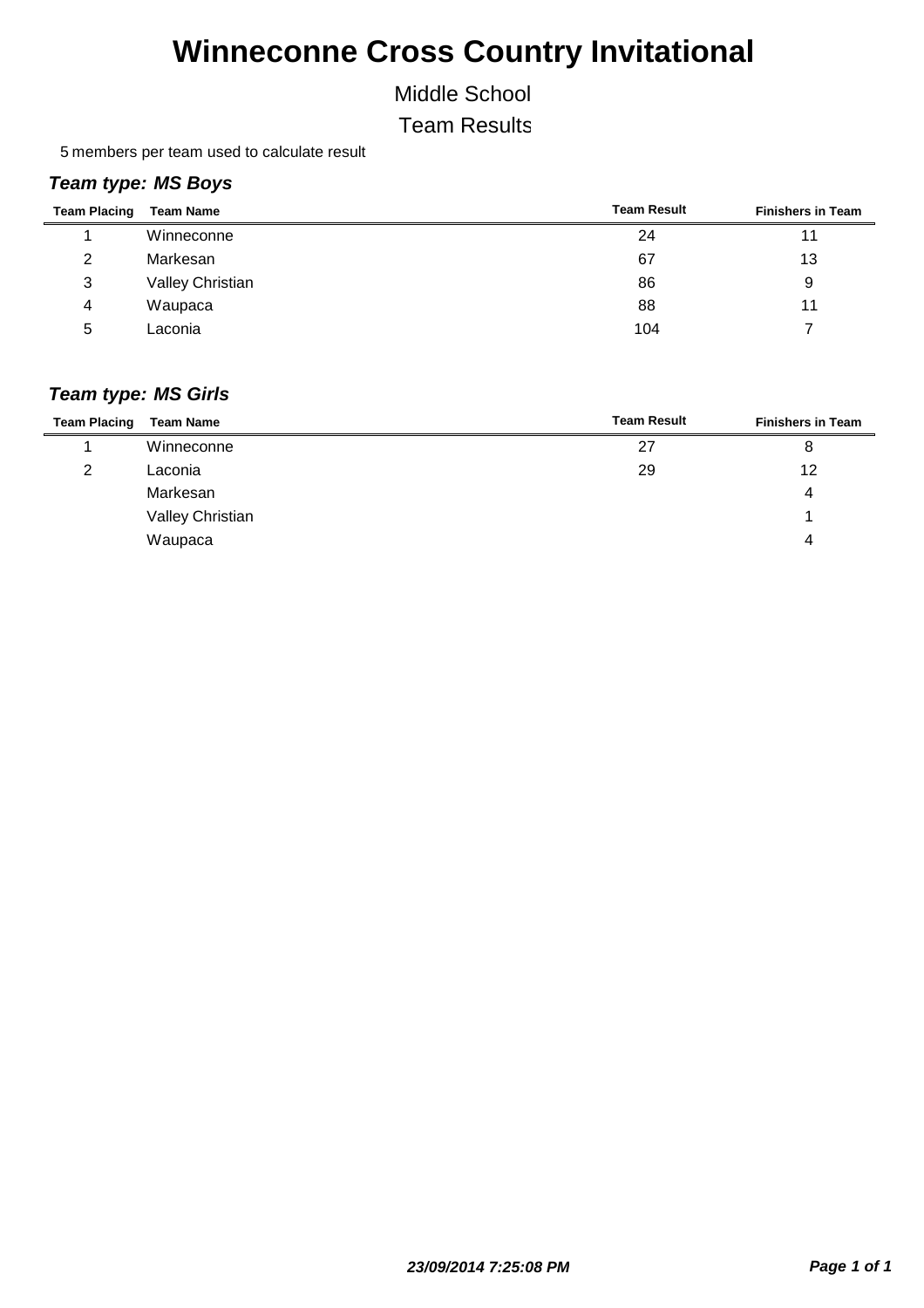Middle School

Overall Results : MS Boys

| Pos | No  | Name                    | Year<br>Time<br>School  |                | <b>Team</b><br><b>Position</b> | Team<br><b>Points</b> | Pace |              |
|-----|-----|-------------------------|-------------------------|----------------|--------------------------------|-----------------------|------|--------------|
| 1   | 246 | Nate Schacherl          | Winneconne              |                | 00:12:22.5                     | 1                     | 1    | $6:11$ min/m |
| 2   | 247 | <b>Trenton Hanseder</b> | Winneconne              |                | 00:12:48.4                     | $\mathbf 2$           | 2    | $6:24$ min/m |
| 3   | 47  | Hayden Pucker           | Laconia                 | 7              | 00:13:03.5                     | 1                     | 3    | $6:31$ min/m |
| 4   | 248 | <b>Andrew Wein</b>      | Winneconne              |                | 00:13:16.8                     | 3                     | 4    | $6:38$ min/m |
| 5   | 111 | Abram Jackson           | Waupaca                 | 7              | 00:13:22.0                     | 1                     | 5    | $6:41$ min/m |
| 6   | 64  | Diego Griese            | Valley Christian        | 8              | 00:13:26.7                     | 1                     | 6    | $6:43$ min/m |
| 7   | 209 | Jacob Schilling         | Markesan                | 8              | 00:13:28.4                     | 1                     | 7    | $6:44$ min/m |
| 8   | 252 | Will Johnson            | Winneconne              |                | 00:13:28.5                     | 4                     | 8    | $6:44$ min/m |
| 9   | 250 | Kade Riley              | Winneconne              |                | 00:13:29.8                     | 5                     | 9    | $6:44$ min/m |
| 10  | 257 | Sawyer Meyer            | Winneconne              |                | 00:13:43.5                     | 6                     | 10   | $6:51$ min/m |
| 11  | 249 | <b>Brandon Nagler</b>   | Winneconne              |                | 00:13:54.7                     | 7                     | 11   | $6:57$ min/m |
| 12  | 50  | Logan Meyer             | Laconia                 | 8              | 00:14:02.8                     | $\mathbf 2$           | 12   | $7:01$ min/m |
| 13  | 200 | Ethan Augustynowicz     | Markesan                | 7              | 00:14:06.5                     | $\mathbf 2$           | 13   | $7:03$ min/m |
| 14  | 213 | Alan Zacharias          | Markesan                | 6              | 00:14:13.0                     | 3                     | 14   | $7:06$ min/m |
| 15  | 205 | Kolbe Kimble            | Markesan                | 6              | 00:14:16.5                     | 4                     | 15   | $7:08$ min/m |
| 16  | 65  | <b>Ben Schiltz</b>      | Valley Christian        | 7              | 00:14:17.5                     | $\mathbf 2$           | 16   | $7:08$ min/m |
| 17  | 112 | Arthur Lisoger          | Waupaca                 | 6              | 00:14:21.4                     | $\mathbf 2$           | 17   | $7:10$ min/m |
| 18  | 211 | <b>Kole Straks</b>      | Markesan                | 7              | 00:14:30.3                     | 5                     | 18   | $7:15$ min/m |
| 19  | 68  | <b>Dalton Griese</b>    | Valley Christian        | 6              | 00:14:45.9                     | 3                     | 19   | $7:22$ min/m |
| 20  | 253 | <b>Carter Norton</b>    | Winneconne              |                | 00:14:50.8                     | 8                     | >7   | $7:25$ min/m |
| 21  | 67  | Joshua Lehman           | <b>Valley Christian</b> | 6              | 00:14:51.6                     | 4                     | 20   | $7:25$ min/m |
| 22  | 113 | <b>Tyler Rogney</b>     | Waupaca                 | 6              | 00:14:54.3                     | 3                     | 21   | $7:27$ min/m |
| 23  | 109 | Malick Dillman          | Waupaca                 | 6              | 00:14:54.5                     | 4                     | 22   | $7:27$ min/m |
| 24  | 110 | Jp Sternweis            | Waupaca                 | 6              | 00:15:01.1                     | 5                     | 23   | $7:30$ min/m |
| 25  | 115 | Samuel Petkovsek        | Waupaca                 | 5              | 00:15:31.2                     | 6                     | 24   | $7:45$ min/m |
| 26  | 66  | Joel O'brien            | Valley Christian        | $\overline{7}$ | 00:15:32.4                     | 5                     | 25   | $7:46$ min/m |
| 27  | 251 | Alex Mastalish          | Winneconne              |                | 00:15:37.7                     | 9                     | >7   | $7:48$ min/m |
| 28  | 107 | <b>Ryan Everts</b>      | Waupaca                 | 8              | 00:15:40.7                     | 7                     | 26   | $7:50$ min/m |
| 29  | 69  | Isaac Heinen            | Valley Christian        | 6              | 00:15:43.0                     | 6                     | 27   | $7:51$ min/m |
| 30  | 46  | Cole Zickert            | Laconia                 | 6              | 00:15:44.8                     | 3                     | 28   | 7:52 min/m   |
| 31  | 49  | Jaeden Stilen           | Laconia                 | 7              | 00:16:03.5                     | 4                     | 29   | 8:01 min/m   |
| 32  | 208 | Shane Ryan              | Markesan                | 8              | 00:16:14.3                     | 6                     | 30   | 8:07 min/m   |
| 33  | 207 | Dylan Quade             | Markesan                | 7              | 00:16:21.4                     | $\overline{7}$        | 31   | 8:10 min/m   |
| 34  | 255 | Jadden Geffers          | Winneconne              |                | 00:16:29.0                     | 10                    | >7   | $8:14$ min/m |
| 35  | 256 | <b>Austin Shimeck</b>   | Winneconne              |                | 00:16:53.8                     | 11                    | >7   | 8:26 min/m   |
| 36  | 201 | Josh Boening            | Markesan                | 6              | 00:16:57.6                     | 8                     | >7   | 8:28 min/m   |
| 37  | 202 | Gavin Gilbertson        | Markesan                | 6              | 00:16:58.6                     | 9                     | >7   | 8:29 min/m   |
| 38  | 203 | <b>Blaze Grams</b>      | Markesan                | 6              | 00:17:24.0                     | $10\,$                | >7   | 8:42 min/m   |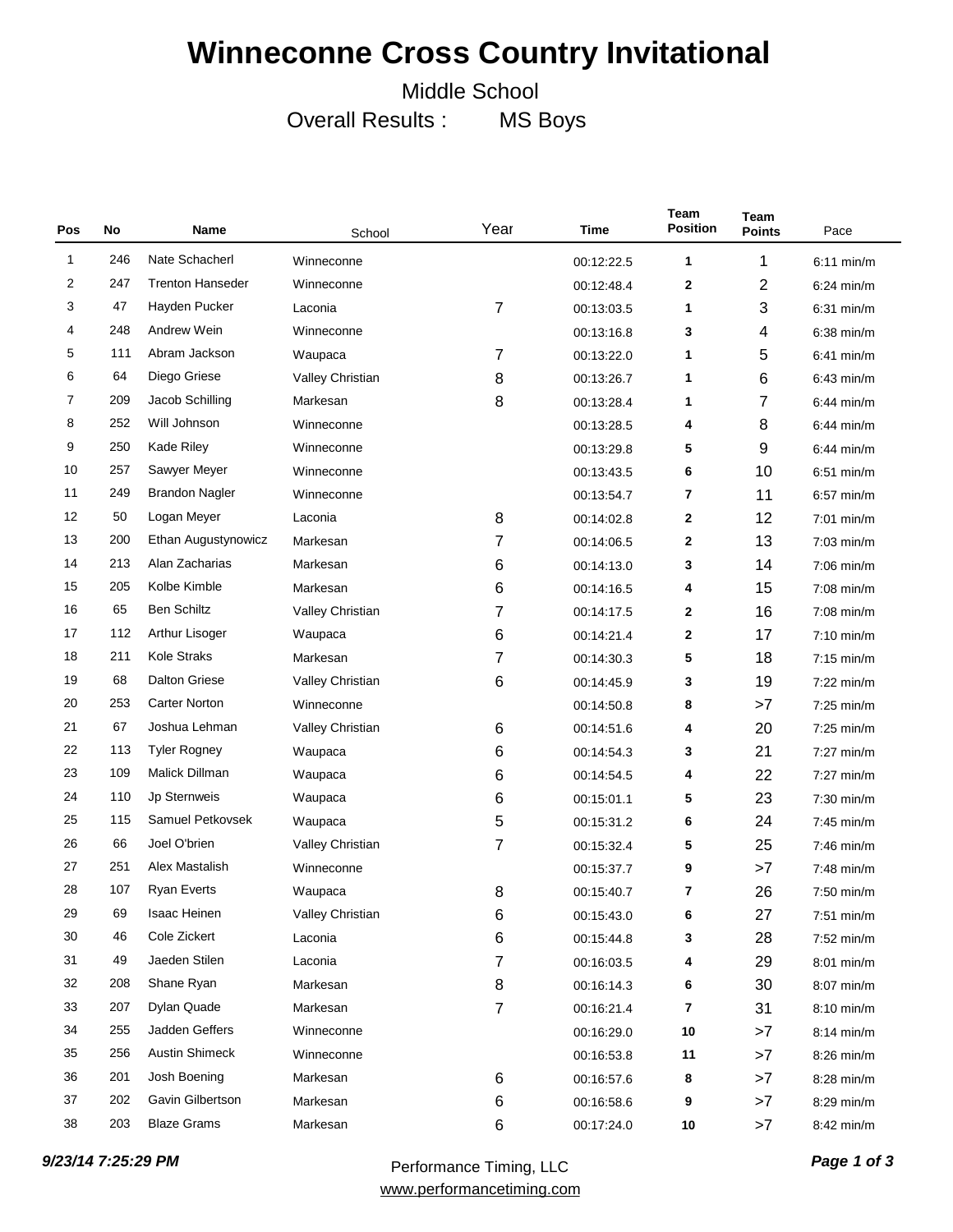### Middle School

Overall Results : MS Boys

| <b>Pos</b> | No  | Name                 | School           | Year | <b>Time</b> | Team<br><b>Position</b> | Team<br><b>Points</b> | Pace                  |
|------------|-----|----------------------|------------------|------|-------------|-------------------------|-----------------------|-----------------------|
| 39         | 44  | Jacob Hopp           | Laconia          | 6    | 00:17:39.3  | 5                       | 32                    | $8:49$ min/m          |
| 40         | 120 | <b>Brock Keil</b>    | Waupaca          | 5    | 00:17:56.0  | 8                       | >7                    | $8:58$ min/m          |
| 41         | 70  | Christopher Fronczak | Valley Christian | 6    | 00:18:05.3  | 7                       | 33                    | $9:02$ min/m          |
| 42         | 114 | <b>Hunter Marcom</b> | Waupaca          | 6    | 00:18:12.5  | 9                       | >7                    | $9:06$ min/m          |
| 43         | 206 | Parker Kohn          | Markesan         | 6    | 00:18:31.8  | 11                      | >7                    | $9:15$ min/m          |
| 44         | 108 | Ethan Koehler        | Waupaca          | 5    | 00:19:16.0  | 10                      | >7                    | $9:38$ min/m          |
| 45         | 72  | Jaden Francis        | Valley Christian | 6    | 00:19:18.7  | 8                       | >7                    | $9:39$ min/m          |
| 46         | 210 | Sage Stellmacher     | Markesan         | 6    | 00:19:25.8  | 12                      | >7                    | $9:42$ min/m          |
| 47         | 71  | <b>Anthony Nett</b>  | Valley Christian | 6    | 00:19:26.6  | 9                       | >7                    | $9:43$ min/m          |
| 48         | 212 | James Triggs         | Markesan         | 6    | 00:19:40.4  | 13                      | >7                    | $9:50$ min/m          |
| 49         | 116 | <b>Ty Seefeldt</b>   | Waupaca          | 6    | 00:21:45.0  | 11                      | >7                    | 10:52 min/m           |
| 50         | 48  | Josh Pluim           | Laconia          | 7    | 00:22:31.7  | 6                       | 34                    | $11:15 \text{ min/m}$ |
| 51         | 45  | Kail Schultz         | Laconia          | 6    | 00:23:29.8  | 7                       | 35                    | $11:44$ min/m         |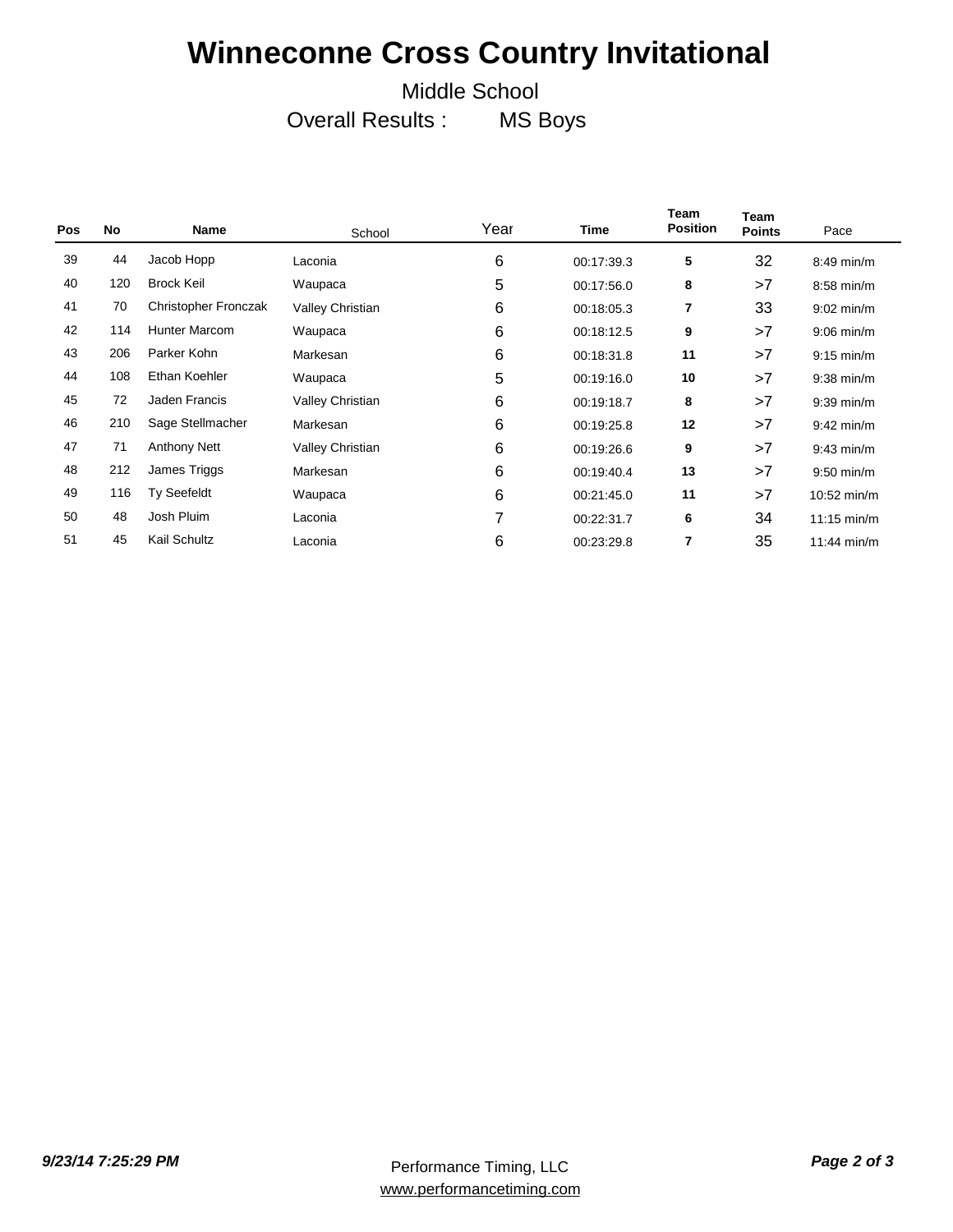Middle School

Overall Results : MS Girls

| Pos | No  | <b>Name</b>             | School           | Year  | <b>Time</b> | <b>Team</b><br><b>Position</b> | <b>Team</b><br><b>Points</b> | Pace          |
|-----|-----|-------------------------|------------------|-------|-------------|--------------------------------|------------------------------|---------------|
| 1   | 236 | <b>Claire Gentry</b>    | Winneconne       |       | 00:13:36.8  | $\mathbf 1$                    | 1                            | $6:48$ min/m  |
| 2   | 237 | Morgan Fenrich          | Winneconne       |       | 00:13:57.0  | $\mathbf{2}$                   | $\overline{2}$               | $6:58$ min/m  |
| 3   | 39  | Samantha Hamburgur      | Laconia          | 6     | 00:14:14.2  | 1                              | 3                            | $7:07$ min/m  |
| 4   | 35  | <b>Haley Rens</b>       | Laconia          | 6     | 00:14:59.1  | $\mathbf{2}$                   | 4                            | $7:29$ min/m  |
| 5   | 117 | Faith Henneman          | Waupaca          | 7     | 00:15:06.5  | $\mathbf 1$                    | $5$                          | $7:33$ min/m  |
| 6   | 32  | Sophie Bergelin         | Laconia          | 6     | 00:15:31.2  | 3                              | 5                            | $7:45$ min/m  |
| 7   | 63  | Amelia Lehman           | Valley Christian | 7     | 00:15:41.5  | 1                              | $5$                          | $7:50$ min/m  |
| 8   | 238 | Phoebe Rupnow           | Winneconne       |       | 00:15:47.8  | 3                              | $\,6$                        | $7:53$ min/m  |
| 9   | 239 | Jade Perry              | Winneconne       |       | 00:16:01.0  | 4                              | 7                            | $8:00$ min/m  |
| 10  | 118 | Olivia Levine           | Waupaca          | $\,6$ | 00:16:01.7  | 2                              | $5$                          | $8:00$ min/m  |
| 11  | 216 | <b>Gracie Mast</b>      | Markesan         | 6     | 00:16:21.5  | 1                              | $5$                          | 8:10 min/m    |
| 12  | 40  | <b>Tia Oliver</b>       | Laconia          | 7     | 00:16:22.4  | 4                              | 8                            | $8:11$ min/m  |
| 13  | 119 | Karina Lisoger          | Waupaca          | 8     | 00:16:26.7  | 3                              | $5$                          | $8:13$ min/m  |
| 14  | 43  | Josie Slager            | Laconia          | 8     | 00:16:26.9  | 5                              | 9                            | $8:13$ min/m  |
| 15  | 33  | Maria Horvath           | Laconia          | 6     | 00:16:42.1  | 6                              | 10                           | $8:21$ min/m  |
| 16  | 240 | Alyssa Nelson           | Winneconne       |       | 00:16:48.6  | 5                              | 11                           | 8:24 min/m    |
| 17  | 215 | Hannah Bruecker         | Markesan         | 6     | 00:17:14.0  | $\overline{2}$                 | $5$                          | $8:37$ min/m  |
| 18  | 36  | Rachel Thompson         | Laconia          | 6     | 00:17:38.4  | 7                              | 12                           | $8:49$ min/m  |
| 19  | 41  | Alicia Pike             | Laconia          | 7     | 00:17:49.1  | 8                              | >7                           | 8:54 min/m    |
| 20  | 243 | Hanna Wilkinson         | Winneconne       |       | 00:17:53.8  | 6                              | 13                           | $8:56$ min/m  |
| 21  | 242 | Mackenzie Baneck        | Winneconne       |       | 00:18:06.8  | $\overline{7}$                 | 14                           | $9:03$ min/m  |
| 22  | 217 | Hannah Whitney          | Markesan         | 6     | 00:18:19.5  | 3                              | $5$                          | $9:09$ min/m  |
| 23  | 34  | Kaysie Chitwood         | Laconia          | 6     | 00:19:07.0  | 9                              | >7                           | $9:33$ min/m  |
| 24  | 121 | Daysie Carlson          | Waupaca          | 6     | 00:20:09.0  | 4                              | $5$                          | $10:04$ min/m |
| 25  | 244 | <b>Brooke Flunker</b>   | Winneconne       |       | 00:22:13.5  | 8                              | >7                           | 11:06 min/m   |
| 26  | 38  | <b>Ashley Pionke</b>    | Laconia          | 6     | 00:23:21.0  | 10                             | >7                           | $11:40$ min/m |
| 27  | 37  | Nora Alsum              | Laconia          | 6     | 00:23:32.7  | 11                             | >7                           | $11:46$ min/m |
| 28  | 214 | <b>Mattison Boelter</b> | Markesan         | 6     | 00:23:37.8  | 4                              | $5$                          | $11:48$ min/m |
| 29  | 42  | Kayla Schouten          | Laconia          | 7     | 00:23:39.7  | 12                             | >7                           | $11:49$ min/m |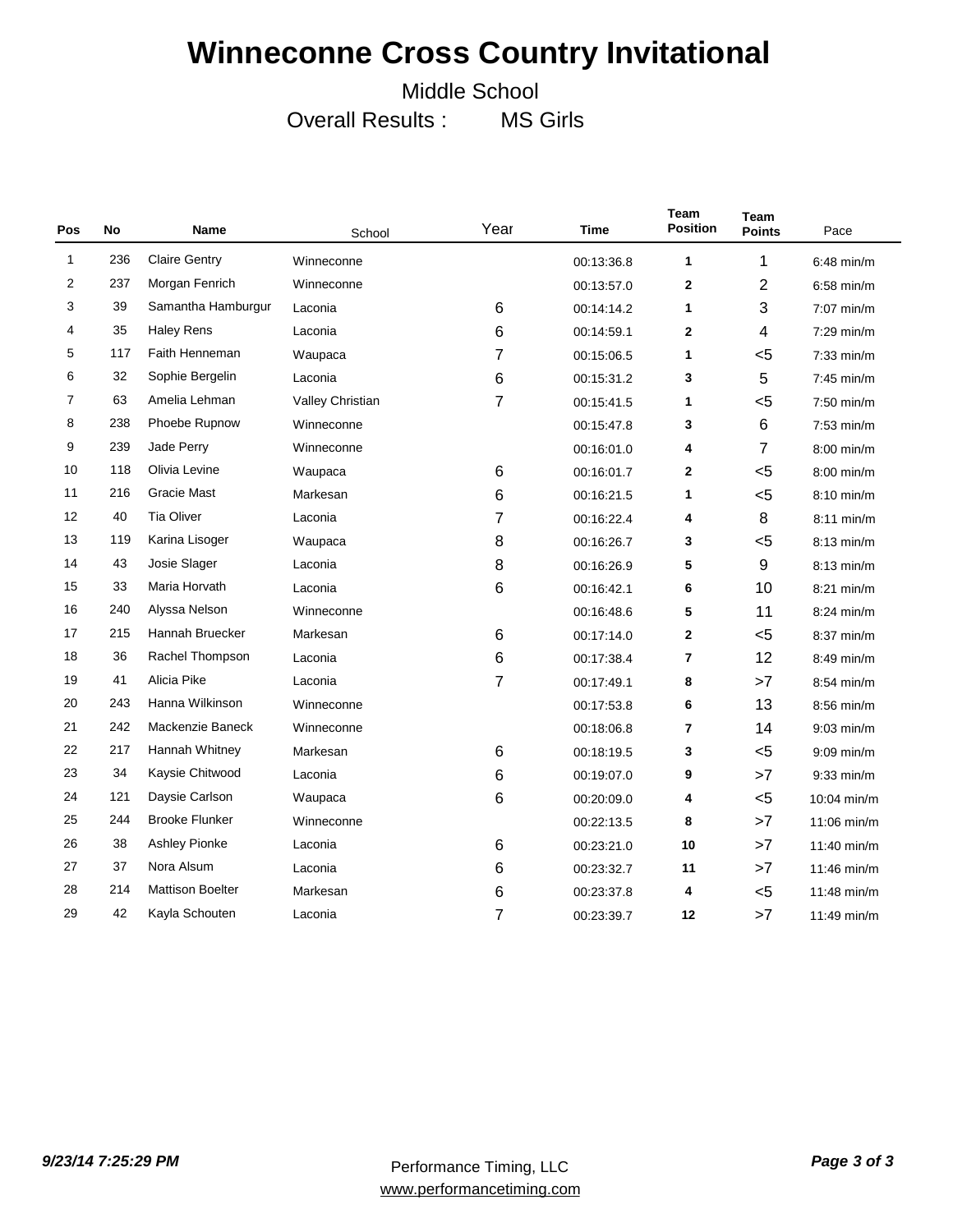Middle School Team Results

#### *Team type: MS Boys*

| Team name: Winneconne<br>Team result: 24 |                    |         |                         | Team Pos: 1 |                    |
|------------------------------------------|--------------------|---------|-------------------------|-------------|--------------------|
| <b>Team Pos</b>                          | <b>Overall Pos</b> | Race No | <b>Name</b>             |             | <b>Finish Time</b> |
| 1                                        | 1                  | 246     | Nate Schacherl          |             | 00:12:22           |
| 2                                        | 2                  | 247     | <b>Trenton Hanseder</b> |             | 00:12:48           |
| 3                                        | 4                  | 248     | Andrew Wein             |             | 00:13:16           |
| 4                                        | 8                  | 252     | Will Johnson            |             | 00:13:28           |
| 5                                        | 9                  | 250     | <b>Kade Riley</b>       |             | 00:13:29           |
| 6                                        | 11                 | 257     | Sawyer Meyer            |             | 00:13:43           |
| 7                                        | 12                 | 249     | <b>Brandon Nagler</b>   |             | 00:13:54           |
| 8                                        | 23                 | 253     | Carter Norton           |             | 00:14:50           |
| 9                                        | 33                 | 251     | Alex Mastalish          |             | 00:15:37           |
| 10                                       | 48                 | 255     | Jadden Geffers          |             | 00:16:29           |
| 11                                       | 51                 | 256     | <b>Austin Shimeck</b>   |             | 00:16:53           |

| Markesan<br>Team name: _ |                    |         |                     |                    |  |  |
|--------------------------|--------------------|---------|---------------------|--------------------|--|--|
| Team result: 67          |                    |         | Team Pos: 2         |                    |  |  |
| <b>Team Pos</b>          | <b>Overall Pos</b> | Race No | <b>Name</b>         | <b>Finish Time</b> |  |  |
| 1                        | $\overline{7}$     | 209     | Jacob Schilling     | 00:13:28           |  |  |
| $\overline{2}$           | 15                 | 200     | Ethan Augustynowicz | 00:14:06           |  |  |
| 3                        | 16                 | 213     | Alan Zacharias      | 00:14:13           |  |  |
| 4                        | 18                 | 205     | Kolbe Kimble        | 00:14:16           |  |  |
| 5                        | 21                 | 211     | Kole Straks         | 00:14:30           |  |  |
| 6                        | 42                 | 208     | Shane Ryan          | 00:16:14           |  |  |
| 7                        | 43                 | 207     | Dylan Quade         | 00:16:21           |  |  |
| 8                        | 52                 | 201     | Josh Boening        | 00:16:57           |  |  |
| 9                        | 53                 | 202     | Gavin Gilbertson    | 00:16:58           |  |  |
| 10                       | 55                 | 203     | <b>Blaze Grams</b>  | 00:17:24           |  |  |
| 11                       | 65                 | 206     | Parker Kohn         | 00:18:31           |  |  |
| 12                       | 69                 | 210     | Sage Stellmacher    | 00:19:25           |  |  |
| 13                       | 71                 | 212     | James Triggs        | 00:19:40           |  |  |
|                          |                    |         |                     |                    |  |  |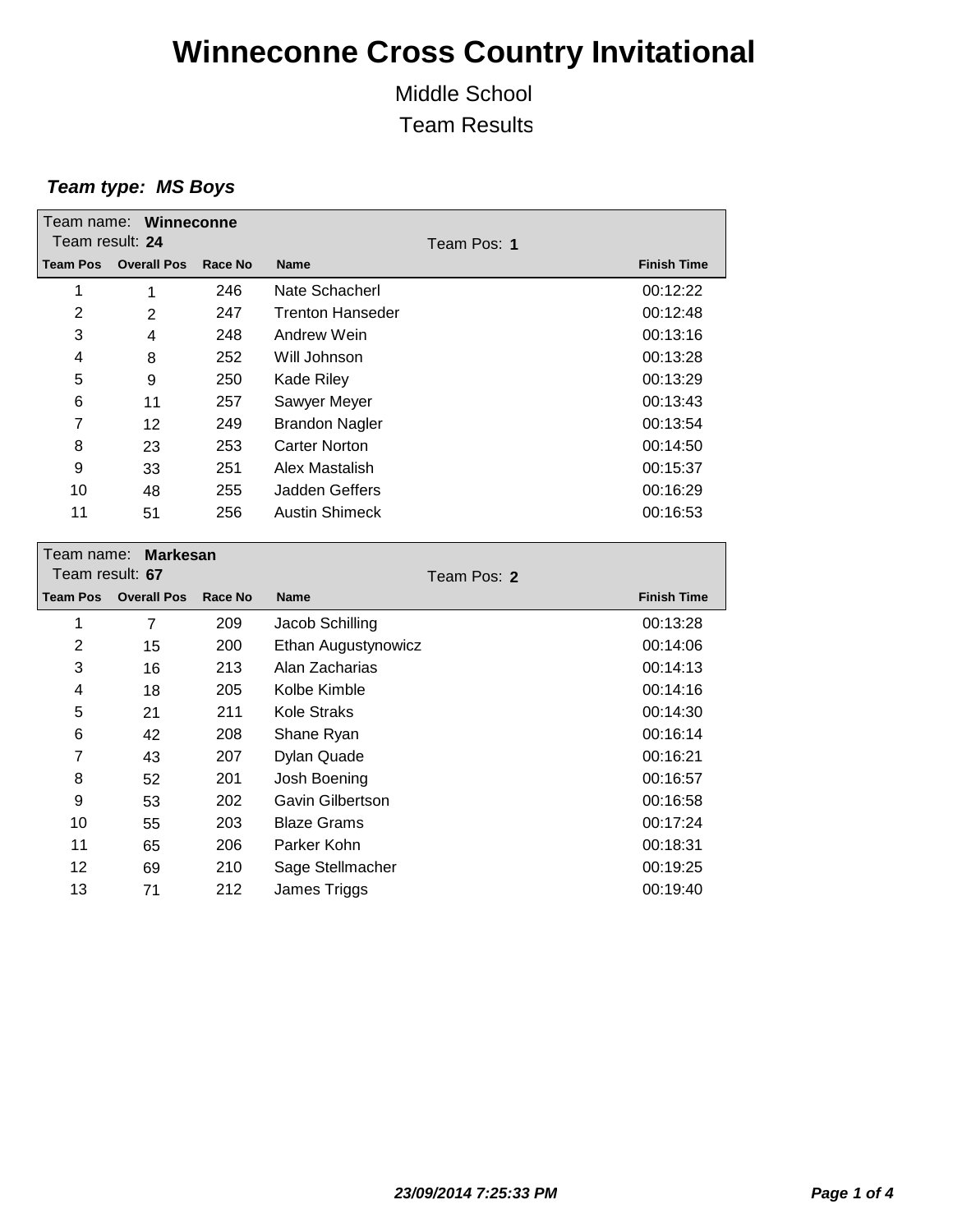Middle School Team Results

#### *Team type: MS Boys*

| Team result: 86         | Team name: Valley Christian |         | Team Pos: 3                 |                    |
|-------------------------|-----------------------------|---------|-----------------------------|--------------------|
| <b>Team Pos</b>         | <b>Overall Pos</b>          | Race No | <b>Name</b>                 | <b>Finish Time</b> |
| 1                       | 6                           | 64      | Diego Griese                | 00:13:26           |
| 2                       | 19                          | 65      | <b>Ben Schiltz</b>          | 00:14:17           |
| 3                       | 22                          | 68      | Dalton Griese               | 00:14:45           |
| 4                       | 24                          | 67      | Joshua Lehman               | 00:14:51           |
| 5                       | 32                          | 66      | Joel O'brien                | 00:15:32           |
| 6                       | 36                          | 69      | <b>Isaac Heinen</b>         | 00:15:43           |
| 7                       | 61                          | 70      | <b>Christopher Fronczak</b> | 00:18:05           |
| 8                       | 68                          | 72      | Jaden Francis               | 00:19:18           |
| 9                       | 70                          | 71      | <b>Anthony Nett</b>         | 00:19:26           |
| Team name:<br>_________ | <b>Waupaca</b>              |         |                             |                    |

| Team result: 88 |                    |         | Team Pos: 4         |  |                    |
|-----------------|--------------------|---------|---------------------|--|--------------------|
| <b>Team Pos</b> | <b>Overall Pos</b> | Race No | <b>Name</b>         |  | <b>Finish Time</b> |
| 1               | 5                  | 111     | Abram Jackson       |  | 00:13:22           |
| $\overline{2}$  | 20                 | 112     | Arthur Lisoger      |  | 00:14:21           |
| 3               | 25                 | 113     | <b>Tyler Rogney</b> |  | 00:14:54           |
| 4               | 26                 | 109     | Malick Dillman      |  | 00:14:54           |
| 5               | 28                 | 110     | <b>Jp Sternweis</b> |  | 00:15:01           |
| 6               | 31                 | 115     | Samuel Petkovsek    |  | 00:15:31           |
| 7               | 34                 | 107     | Ryan Everts         |  | 00:15:40           |
| 8               | 60                 | 120     | <b>Brock Keil</b>   |  | 00:17:56           |
| 9               | 63                 | 114     | Hunter Marcom       |  | 00:18:12           |
| 10              | 67                 | 108     | Ethan Koehler       |  | 00:19:16           |
| 11              | 73                 | 116     | Ty Seefeldt         |  | 00:21:45           |

| Team name: Laconia<br>Team result: 104 |                    |         |               | Team Pos: 5 |                    |
|----------------------------------------|--------------------|---------|---------------|-------------|--------------------|
| <b>Team Pos</b>                        | <b>Overall Pos</b> | Race No | <b>Name</b>   |             | <b>Finish Time</b> |
| 1                                      | 3                  | 47      | Hayden Pucker |             | 00:13:03           |
| 2                                      | 14                 | 50      | Logan Meyer   |             | 00:14:02           |
| 3                                      | 37                 | 46      | Cole Zickert  |             | 00:15:44           |
| $\overline{4}$                         | 41                 | 49      | Jaeden Stilen |             | 00:16:03           |
| 5                                      | 57                 | 44      | Jacob Hopp    |             | 00:17:39           |
| 6                                      | 75                 | 48      | Josh Pluim    |             | 00:22:31           |
| 7                                      | 77                 | 45      | Kail Schultz  |             | 00:23:29           |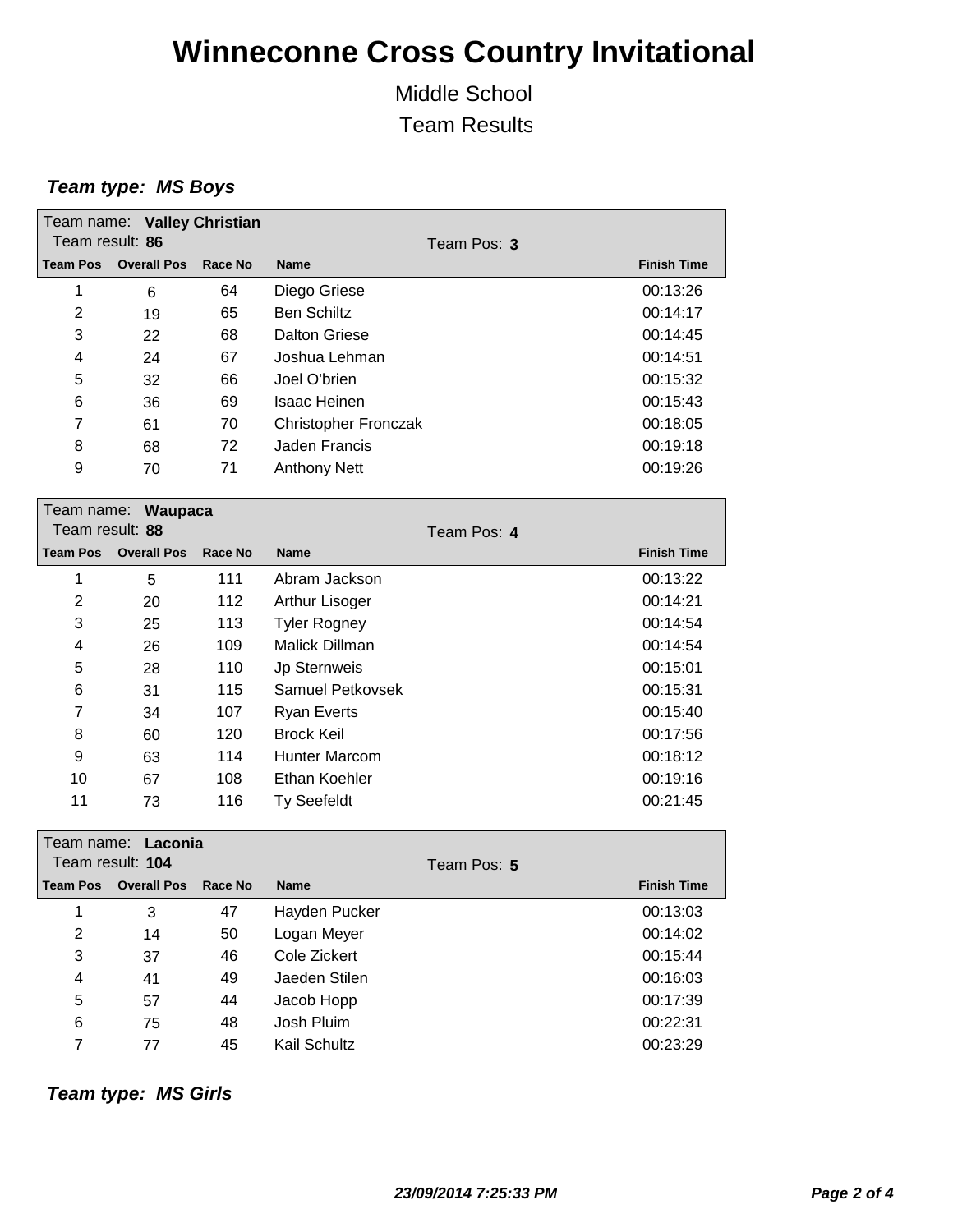Middle School Team Results

| Team result: 27 | Team name: Winneconne       |         |                         |                                   |
|-----------------|-----------------------------|---------|-------------------------|-----------------------------------|
| <b>Team Pos</b> | <b>Overall Pos</b>          | Race No | <b>Name</b>             | Team Pos: 1<br><b>Finish Time</b> |
|                 |                             |         |                         |                                   |
| 1               | 10                          | 236     | <b>Claire Gentry</b>    | 00:13:36                          |
| $\overline{2}$  | 13                          | 237     | Morgan Fenrich          | 00:13:57                          |
| 3               | 38                          | 238     | Phoebe Rupnow           | 00:15:47                          |
| 4               | 39                          | 239     | Jade Perry              | 00:16:01                          |
| 5               | 50                          | 240     | Alyssa Nelson           | 00:16:48                          |
| 6               | 59                          | 243     | Hanna Wilkinson         | 00:17:53                          |
| 7               | 62                          | 242     | Mackenzie Baneck        | 00:18:06                          |
| 8               | 74                          | 244     | <b>Brooke Flunker</b>   | 00:22:13                          |
|                 | Team name: Laconia          |         |                         |                                   |
| Team result: 29 |                             |         |                         | Team Pos: 2                       |
| <b>Team Pos</b> | <b>Overall Pos</b>          | Race No | <b>Name</b>             | <b>Finish Time</b>                |
| 1               | 17                          | 39      | Samantha Hamburgur      | 00:14:14                          |
| 2               | 27                          | 35      | <b>Haley Rens</b>       | 00:14:59                          |
| 3               | 30                          | 32      | Sophie Bergelin         | 00:15:31                          |
| 4               | 45                          | 40      | <b>Tia Oliver</b>       | 00:16:22                          |
| 5               | 47                          | 43      | Josie Slager            | 00:16:26                          |
| 6               | 49                          | 33      | Maria Horvath           | 00:16:42                          |
| 7               | 56                          | 36      | Rachel Thompson         | 00:17:38                          |
| 8               | 58                          | 41      | Alicia Pike             | 00:17:49                          |
| 9               | 66                          | 34      | Kaysie Chitwood         | 00:19:07                          |
| 10              | 76                          | 38      | <b>Ashley Pionke</b>    | 00:23:21                          |
| 11              | 78                          | 37      | Nora Alsum              | 00:23:32                          |
| 12              | 80                          | 42      | Kayla Schouten          | 00:23:39                          |
|                 | Team name: Markesan         |         |                         |                                   |
| Team result:    |                             |         |                         | Team Pos:                         |
| <b>Team Pos</b> | <b>Overall Pos</b>          | Race No | Name                    | <b>Finish Time</b>                |
| $\mathbf{1}$    | 44                          | 216     | Gracie Mast             | 00:16:21                          |
| 2               | 54                          | 215     | Hannah Bruecker         | 00:17:14                          |
| 3               | 64                          | 217     | Hannah Whitney          | 00:18:19                          |
| 4               | 79                          | 214     | <b>Mattison Boelter</b> | 00:23:37                          |
|                 | Team name: Valley Christian |         |                         |                                   |
| Team result:    |                             |         |                         | Team Pos:                         |
| <b>Team Pos</b> | <b>Overall Pos</b>          | Race No | <b>Name</b>             | <b>Finish Time</b>                |
| $\mathbf{1}$    | 35                          | 63      | Amelia Lehman           | 00:15:41                          |